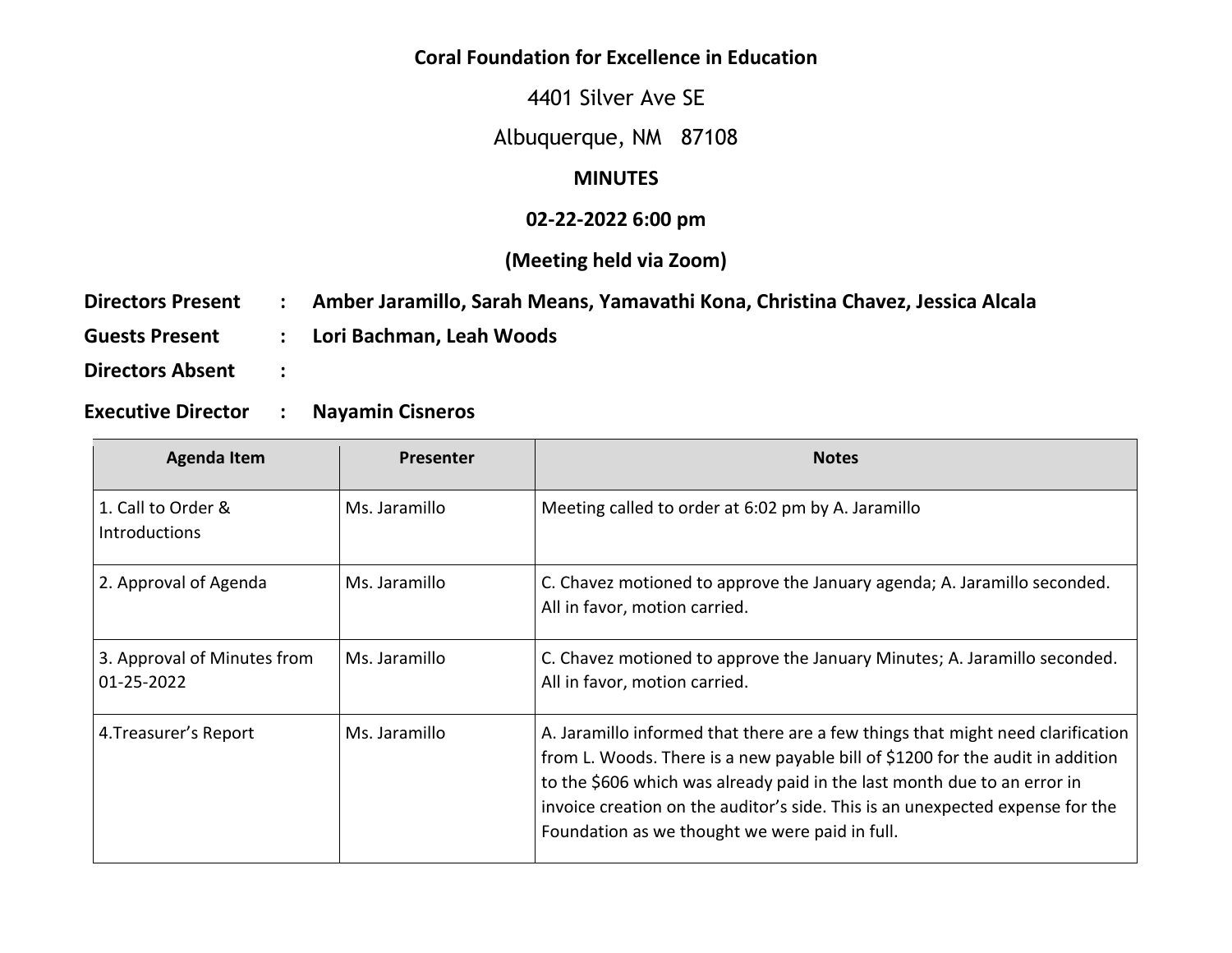|                                     |               | The bank statement and the quick books are matching. The Money market<br>has a balance of ~\$4233. The balance of the checking account is ~\$1400. If<br>the audit bill is paid from checking account the balance would be \$200 so we<br>have to move some funds from the money market into the checking account.<br>A. Jaramillo motion to approve treasures report for January 31, 2022. S.<br>Means seconded. All in favor, motion carried.                                                                                                                                                                                                                      |
|-------------------------------------|---------------|----------------------------------------------------------------------------------------------------------------------------------------------------------------------------------------------------------------------------------------------------------------------------------------------------------------------------------------------------------------------------------------------------------------------------------------------------------------------------------------------------------------------------------------------------------------------------------------------------------------------------------------------------------------------|
| 5. Treasurer's Nomination &<br>Vote | Ms. Jaramillo | A. Jaramillo motioned to approve election of Christina Chavez as Treasurer<br>for the Coral Foundation for Excellence Education effective February 22,<br>2022. Y. Kona seconded. All in favor, motion carried.                                                                                                                                                                                                                                                                                                                                                                                                                                                      |
| 6. Budget Update                    | Ms. Jaramillo | A. Jaramillo let the board know that there is still no word about the<br>requested waiver for a fee of ~\$3600. The IRS does appear to have the<br>request as they changed the contact's name from Alan Wilson to Amber<br>Jaramillo, but there has been no movement on the waiver yet.<br>A. Jaramillo has tried to reach IRS but due to high call volume and short staff,<br>it's difficult to get hold of a customer service representative and she will<br>continue to follow-up.                                                                                                                                                                                |
| 7. Capital Update                   | Ms. Bachman   | L. Bachman informed that past weekend new doors were installed with<br>bulletproof glass in them thanks to Legislative funding from previous year.<br>The flooring material is in but work starts during spring break.<br>Working on a new desk in the front.<br>There is a confirmation that this week we may receive materials like fabric<br>and steel for the shade structure.<br>L. Bachman also informed that there was a preliminary award notification<br>about legislative capital which could be \$110,000 granted for this year!<br>The funds would be used for natural lighting arrangements in the classrooms<br>and other school development programs. |